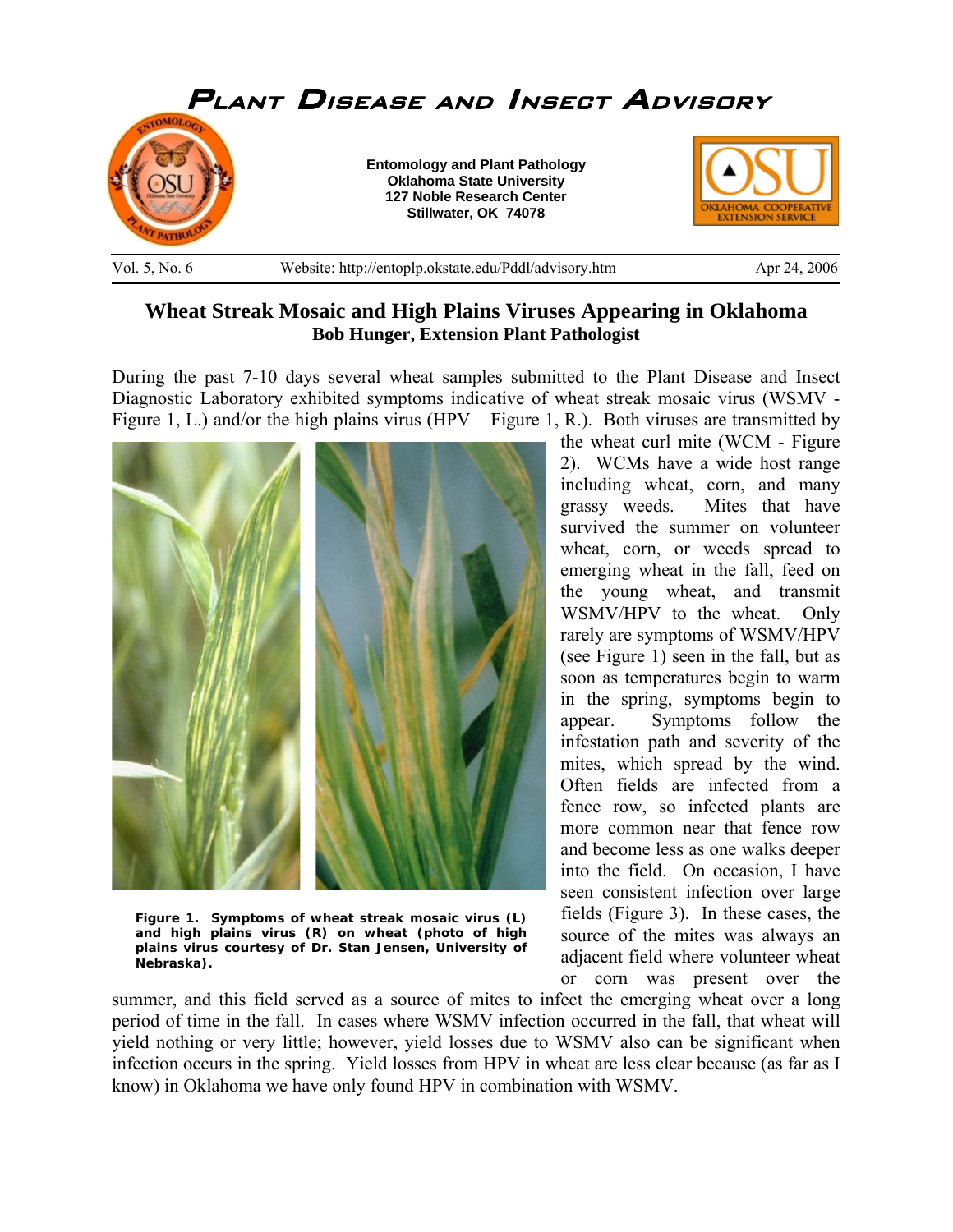

**Figure 2. Wheat curl mites that transmit wheat streak mosaic virus and high plains virus (L. 10X magnification and R. 63X magnification).** 

There is very little, if any, difference in reaction of commercial wheat varieties to WSMV/HPV. Hence, control of WSMV/HPV depends on limiting the over-summering and fall infection of emerging wheat by the WCM. Planting late in the fall helps to achieve this, but to some extent the effectiveness of late planting is also related to the severity of the winter, that is, late planting will not help as much in a year with a mild fall and winter. Another control that helps to reduce WSMV/HPV is to control volunteer wheat. The WCM has a life span of about two weeks. Hence, destroying volunteer wheat at least two weeks prior to emergence of seedling wheat will help to reduce the infestation of emerging wheat with WCMs. This also applies to planting wheat in a field where corn has been grown, that is, be sure at least 2 weeks (3 weeks is better) elapse between the time when the corn is completely dead and the time when the seedling wheat emerges.



**Figure 3. View of widespread infection of wheat streak mosaic virus and high plains virus in the early-planted, dryland field in the foreground. Compare to the wheat in the late-planted, irrigated field in the background. Photo courtesy of Dr. C. Rush, Texas A&M, Bushland, TX.**